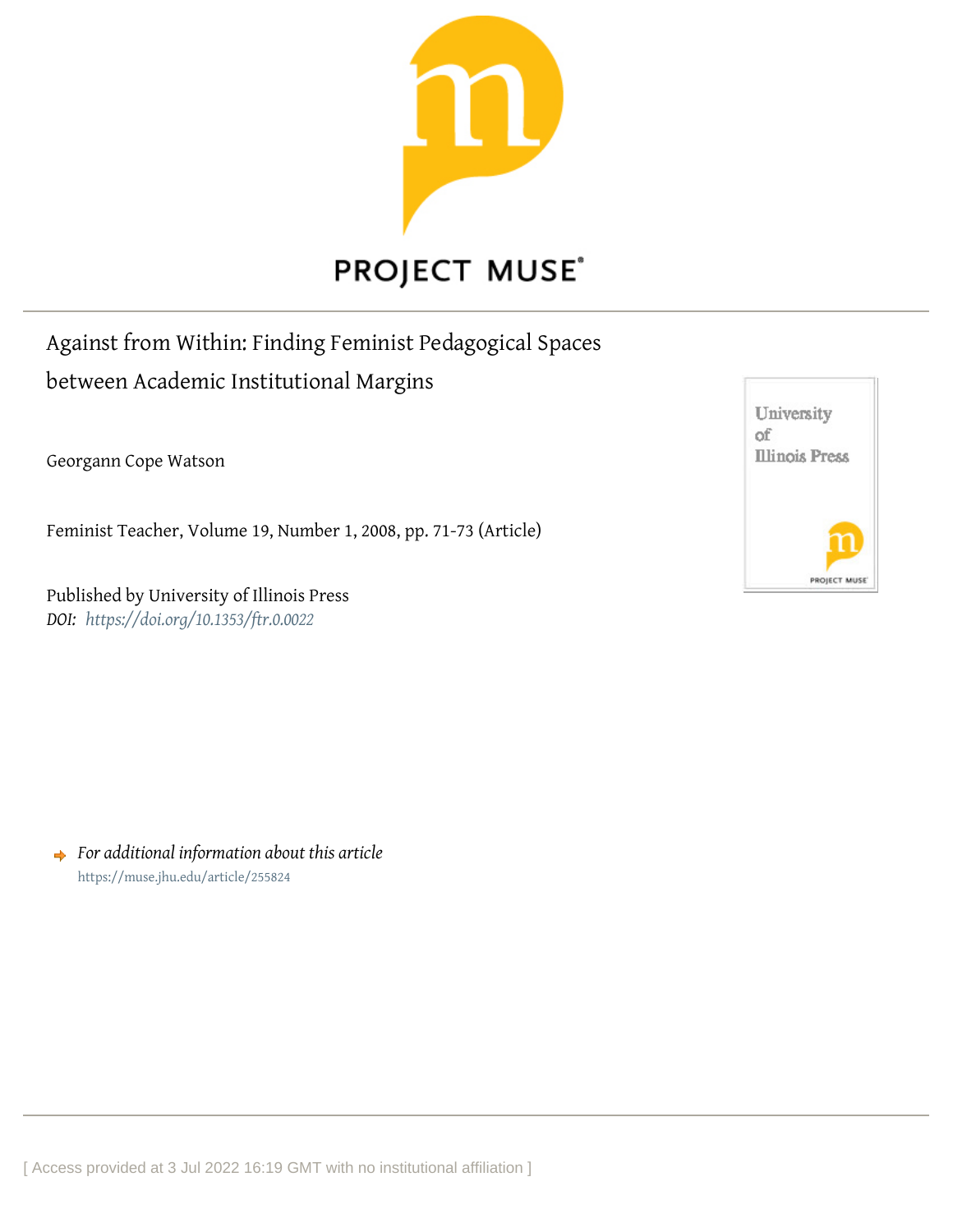## Teaching Note Against from Within: Finding Feminist Pedagogical Spaces between Academic Institutional Margins

Georgann Cope Watson

As a teaching assistant in higher education, I acknowledge that I am subject to the particular ideological stance and pedagogical practice of the course professor. As I search to construct my own practice, I endeavor to locate a space within the traditional institutional tenets of pedagogy that characterizes the academy. Historically, these tenets are embedded in a curriculum that honors the knowledge of the hegemonic group, demanding mastery of content and reinforcement by the authority of the professoriate. Overtly, I submit to the authority of the professor and the legally binding course syllabus. I do not have any input into the curriculum, the learning outcomes, or the assessment components of the course. On occasion, the pedagogical stance of the professor is incompatible with my own pedagogical stance. Covertly, I have to find a way to work against from within. I have to create a space that helps me remain true to my own values and beliefs about myself as a teacher while at the same time working within the margins constructed by the professor.

I have worked as a teaching assistant in the introductory course in women's studies for four years, a place where I have been mentored in a feminist perspective that is supported by the literature on feminist pedagogy. In their 1994 work, "The Feminist Classroom," Frances A. Maher and Mary Kay Thompson Tetreault reveal four critical themes in feminist pedagogical spaces: voice, authority, mastery, and positionality. Other researchers reinforce the perception that the feminist classroom is a place where all voices are heard, power differentials are minimized, knowledge is collectively constructed and differences are honored (Gore; Welch; Mogadime; Lee and Johnson-Bailey). It is my experience, however, that in some contexts this classroom is an ideal that is not always attainable, a discovery that in part helps to explain the difficulty of operationalizing theory into practice. bell hooks, Dolana Mogadime, and Ming-yeh Lee and Juanita Johnson-Bailey reveal similar experiences in their research of feminist teachers in confronting these ideal frameworks in the classroom.

In this teaching note I share an experience during which I was not able to successfully construct a feminist space within my practice. I encountered a particular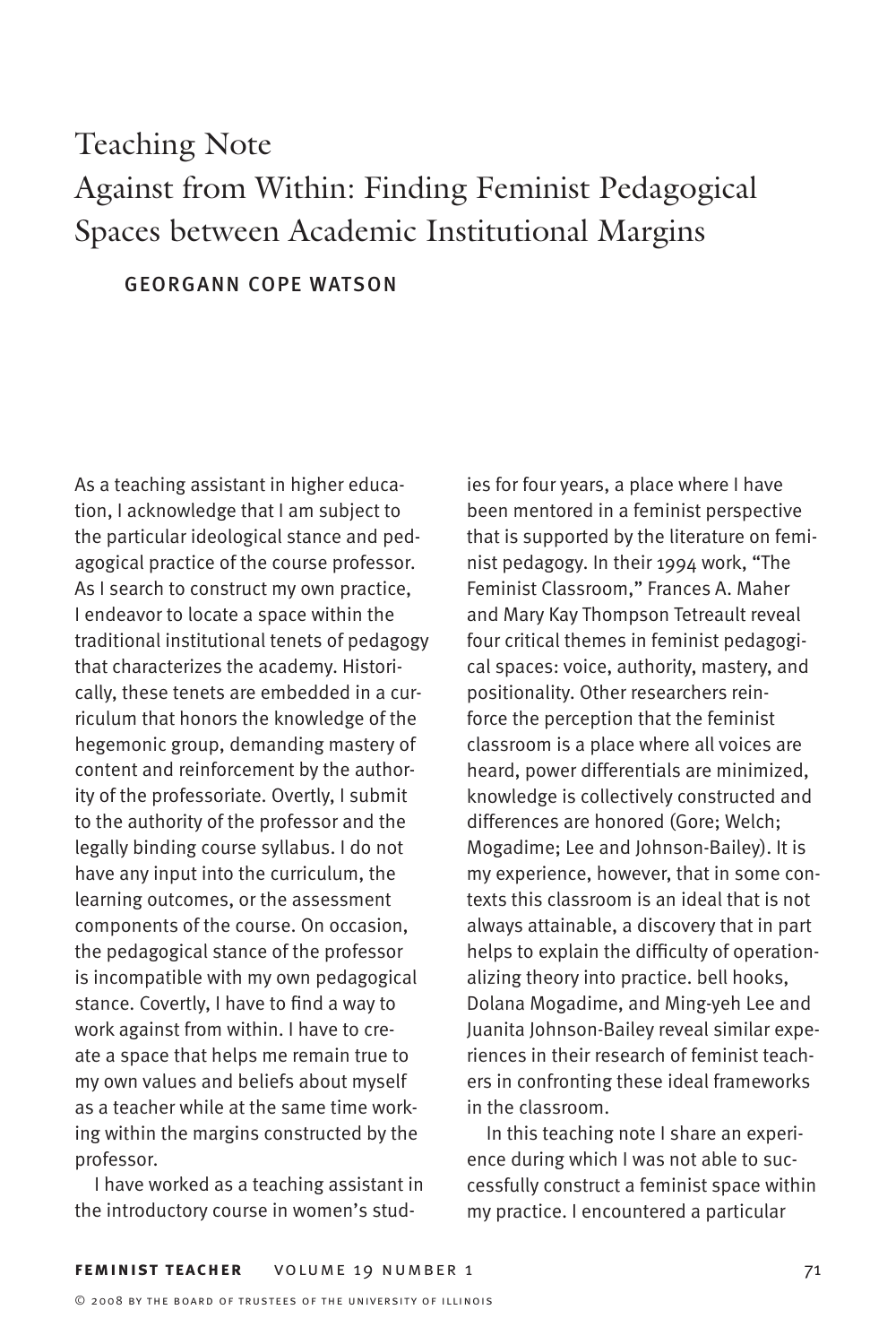group of undergraduate students who did not like my feminist classroom, a classroom where all voices can be heard, where knowledge is co-constructed through respectful sharing of knowledge and lived experiences, where the dominant/subordinate relationship is minimized, and where we acknowledge our individual values and beliefs (examining where they come from). For the first time, I encountered resistance to these feminist classroom practices. I encountered passive aggressive behaviors that made it difficult to confront the resistance. There was bullying towards me and bullying towards other students. I spent many hours reflecting on this experience. I kept a double entry journal (recording experiences and reactions concurrently, and then returning to reflect on reactions and experiences and make connections to the research). I shared this experience and my journal with the professor of the course. Then, through a deconstruction of the experience and an examination of the research I developed some strategies to prevent the reproduction of this experience. I have successfully embedded them into my practice. These strategies emerge from Maher and Tetreault's four critical themes of voice, mastery, authority, and positionality;

• Voice: Seminars practice a rotating chair model for discussions; the individual who is speaking has the floor and also chooses the next speaker. Participation grades are based on participation in collaborative learning groups, not on whole group discussions. Participation grades are recorded each seminar and are shared with students. Critical comments, connections to theory and course materials, and evidence of contextual understanding are granted higher grades

than unsupported, opinion-based comments. Students who block comments, dominate the discussion, and/ or disallow comments are granted lower grades than students who offer inclusive and respectful comments.

- • Mastery: In a first-year course students are not expected to master the theoretical constructs that are presented to them. This requires a (re)framing of the term "mastery" by moving it away from the term "expertise" and toward a conceptualization of the term "situated knowledge." Through an understanding of how different ways of knowing deconstruct the concept of mastering knowledge, new spaces are opened for new voices in the classroom. Students will coconstruct their own knowledge and conceptualize constructs through a reciprocal exchange of dialogue and sharing of personal experiences. Students need to know that they are not expected to conquer and claim the course material, and I need to know that I cannot "teach" students to master complicated theory and applications in an introductory course. The emphasis is on individual contextual construction of social knowledge.
- Authority: Assignments can be presubmitted for review. Feedback is provided in time for assignments to be revised and submitted on the due date. Also, during the week before each student's seminar facilitation, a collaborative meeting is held with the teaching assistant to examine the facilitation outline and ensure that the format is congruent with the grading rubric.
- • Positionality: Individuals' lived experiences, values, beliefs, and particular worldviews are respected in the class. This is supported through the organization of the seminar (the rotat-